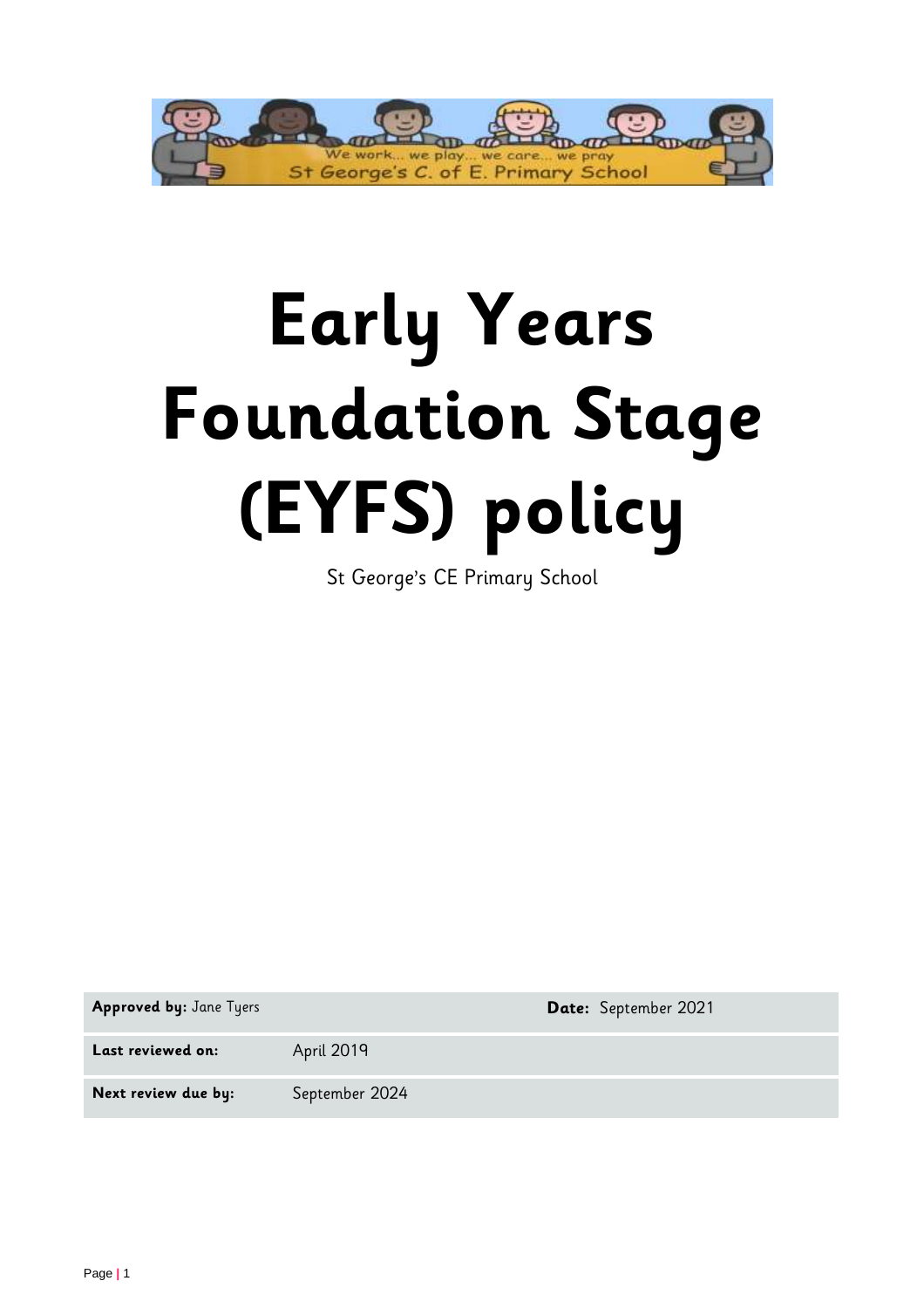# **Contents**

# **1. Aims**

This policy aims to ensure:

- That children access a broad and balanced curriculum that gives them the broad range of knowledge and skills needed for good progress through school and life
- Quality and consistency in teaching and learning so that every child makes good progress and no child gets left behind
- A close working partnership between staff and parents and/or carers
- Every child is included and supported through equality of opportunity and anti-discriminatory practice

# **2. Legislation**

This policy is based on requirements set out in the statutory framework for the Early Years Foundation Stage (EYFS) that [applies from September 2021.](https://www.gov.uk/government/publications/early-years-foundation-stage-framework--2/)

This document also complies with our funding agreement and articles of association.

# **3. Structure of the EYFS**

Our EYFS setting has a nursery class and a Reception class.

The Nursery class can have up to 25 children on a full-time basis. Our Nursery is funded by the Local Authority. Applications for a place in our Nursery can be completed via the Salford admissions website.

# **4. Curriculum**

Our early years setting follows the curriculum as outlined in the latest version of the EYFS statutory framework that applies from September 2021.

The EYFS framework includes 7 areas of learning and development that are equally important and interconnected. However, 3 areas known as the prime areas are seen as particularly important for igniting curiosity and enthusiasm for learning, and for building children's capacity to learn, form relationships and thrive.

The prime areas are:

Communication and language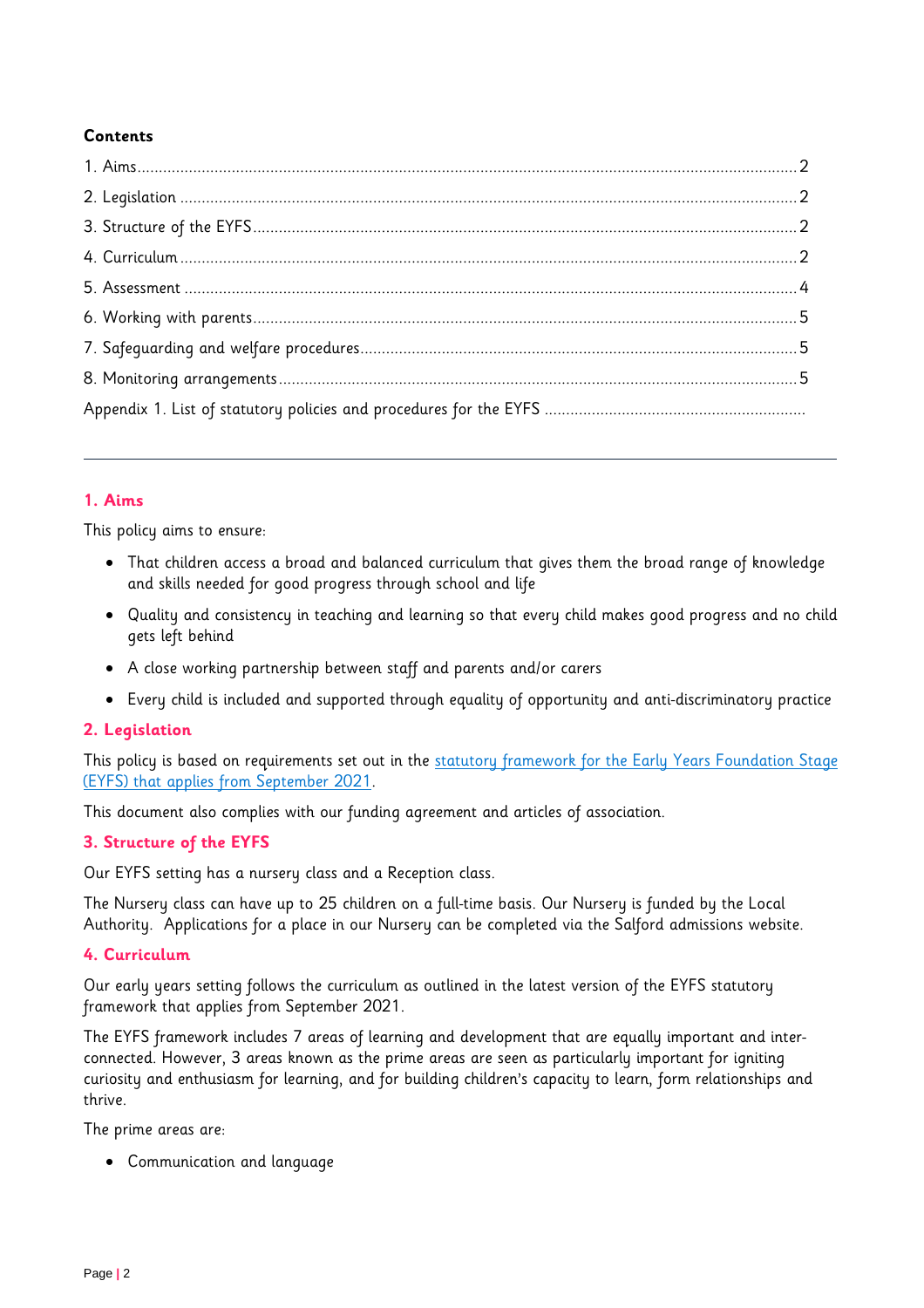- Physical development
- Personal, social and emotional development

The prime areas are strengthened and applied through 4 specific areas:

- Literacy
- Mathematics
- Understanding the world
- Expressive arts and design

# **4.1 Planning**

Themes and First-hand experiences are used as starting points for planning. Planning for children at such an early age needs to be flexible and give children opportunities to revisit, repeat, and spend prolonged periods of time at, activities of their own choosing.

Practitioners plan focussed and enhanced activities, both inside and outside, for whole classes, groups, pairs or individuals according to prior experiences, stage of development, learning style and knowledge from observations of 'next steps'.

We use weekly and half-termly planning and revisit plans to evaluate provision and learning. Half- termly planning identifies the intended learning and weekly themes. Weekly planning shows the focused activities indoors and out, enhancements for play areas.

In planning and guiding children's activities, staff reflect on the different ways that children learn and include these in their practice.

# **4.2 Teaching**

Each area of learning and development is implemented through planned, purposeful play, and through a mix of adult-led and child-initiated activities, both inside and outside. Staff respond to each child's emerging needs and interests, guiding their development through warm, positive interaction. Staff

As children grow older, and as their development allows, the balance gradually shifts towards more adult-led activities to help children prepare for more formal learning, ready for year 1.

In the EYFS we set realistic and challenging expectations that meet the needs of our children, so that most achieve the Early Learning Goals by the end of the stage. We achieve this by planning to meet the needs of boys and girls, children with special educational needs, children who are more able, children with disabilities, children from all social and cultural backgrounds, children of different ethnic groups and those from diverse linguistic backgrounds.

We meet the needs of all our children through:

- Planning opportunities that build upon and extend children's knowledge, experiences and interest, and develop their self-esteem and confidence;
- Using a wide range of teaching strategies based on children's learning and developmental needs;
- Providing a safe and supportive learning environment in which the contribution of all children is valued;
- Using resources which reflect diversity and are free from discrimination and stereotyping;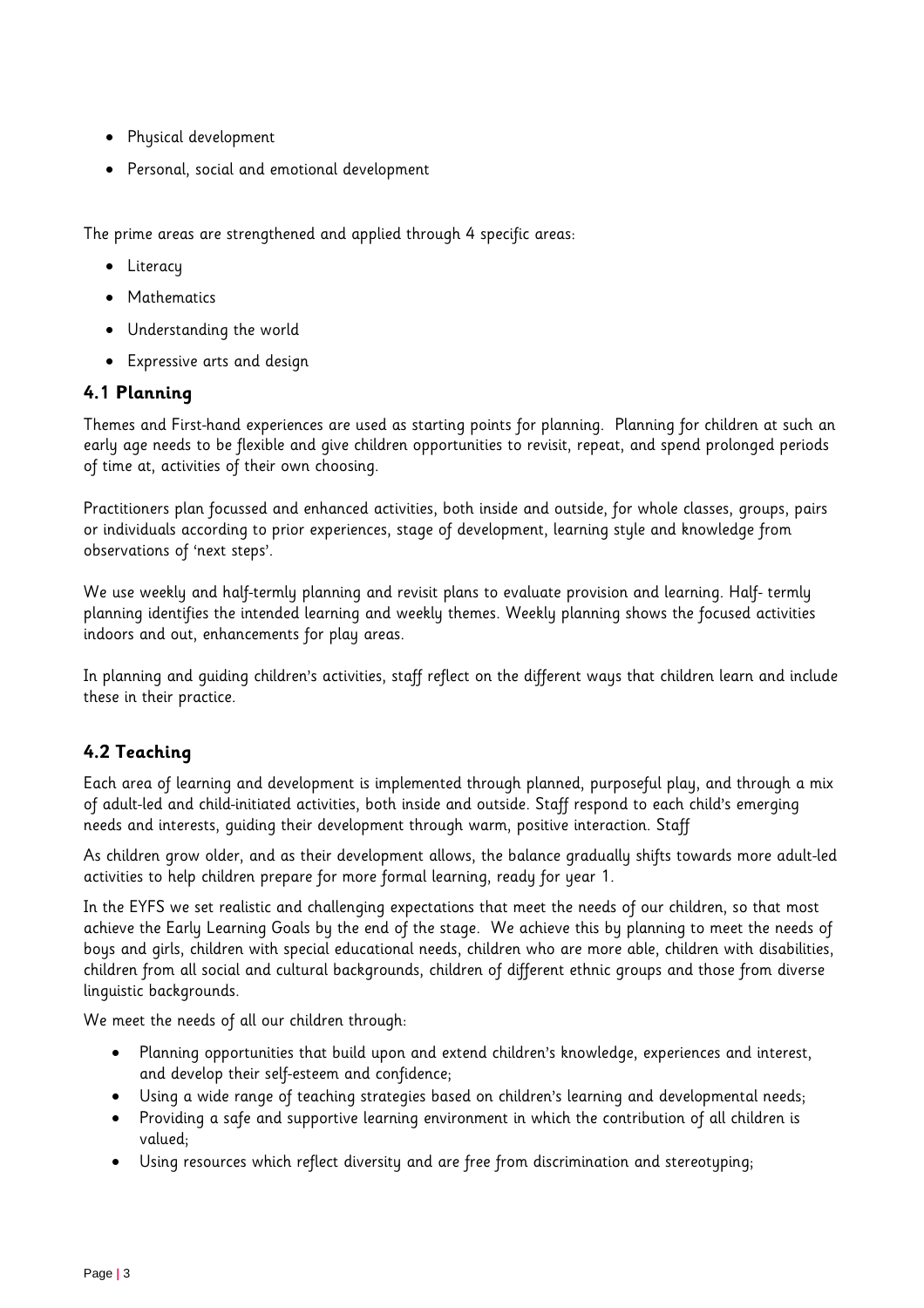Monitoring children's progress and taking action to provide support as necessary. This may involve multi-agency support for some of our children.

### **5. Assessment**

At St George's, on-going assessment is an integral part of the learning and development processes. Staff observe pupils to identify their level of achievement, interests and learning styles. These observations are used to shape future planning. Staff also take into account observations shared by parents and/or carers. Both staff and parents/carers can use Tapestry to record observations of the children.

When a child is **aged between 2 and 3**, staff review their progress and provide parents and/or carers with a written summary of the child's development in the 3 prime areas. This 'progress check' highlights the areas in which a child is progressing well and the areas in which additional support is needed.

Within the first 6 weeks that a child **starts reception**, staff will administer the Reception Baseline Assessment (RBA).

At the **end of the EYFS**, staff complete the EYFS profile for each child. Pupils are assessed against the 17 early learning goals, indicating whether they are:

- Meeting expected levels of development
- Not yet reaching expected levels ('emerging')

The profile reflects ongoing observations, and discussions with parents and/or carers. The results of the profile are shared with parents and/or carers for their child.

The profile is moderated internally (referring to the Birth to 5 Matters guidance) and in partnership with other local schools, to ensure consistent assessment judgements. EYFS profile data is submitted to the local authority.

#### **6. Working with parents**

We believe that parents and carers are the first educations of their children and have a vital role to play in the continuing education of their child. We recognise the role that parents/carers have played, and their future role, in educating the children. We acknowledge this by:

- Talking to parents about their child starts at our school;
- Offering parents regular opportunities to talk about their child's progress in our EYFS;
- Being available to talk to parents/carers daily about their child's progress. We have parent conferences each term during which the practitioner and parent/carer discus progress and development. The child's Profile is discussed and parent/carer is offered the opportunity to make a written contribution.
- Having flexible admission and induction arrangements that enable children and parents/carers to become secure, and by allowing time for practitioners to get to know children and their families so that relevant next steps in planning and organisation are meaningful and truly relevant;
- Arranging for children to start Nursery over the first half-term. We stagger the starting time of each child over this period so that the practitioners can welcome each child individually into our setting. We actively involve parents/carers in settling their child during the induction period.
- Arranging a range of activities throughout the year that encourage collaboration between child, school and parents/carers.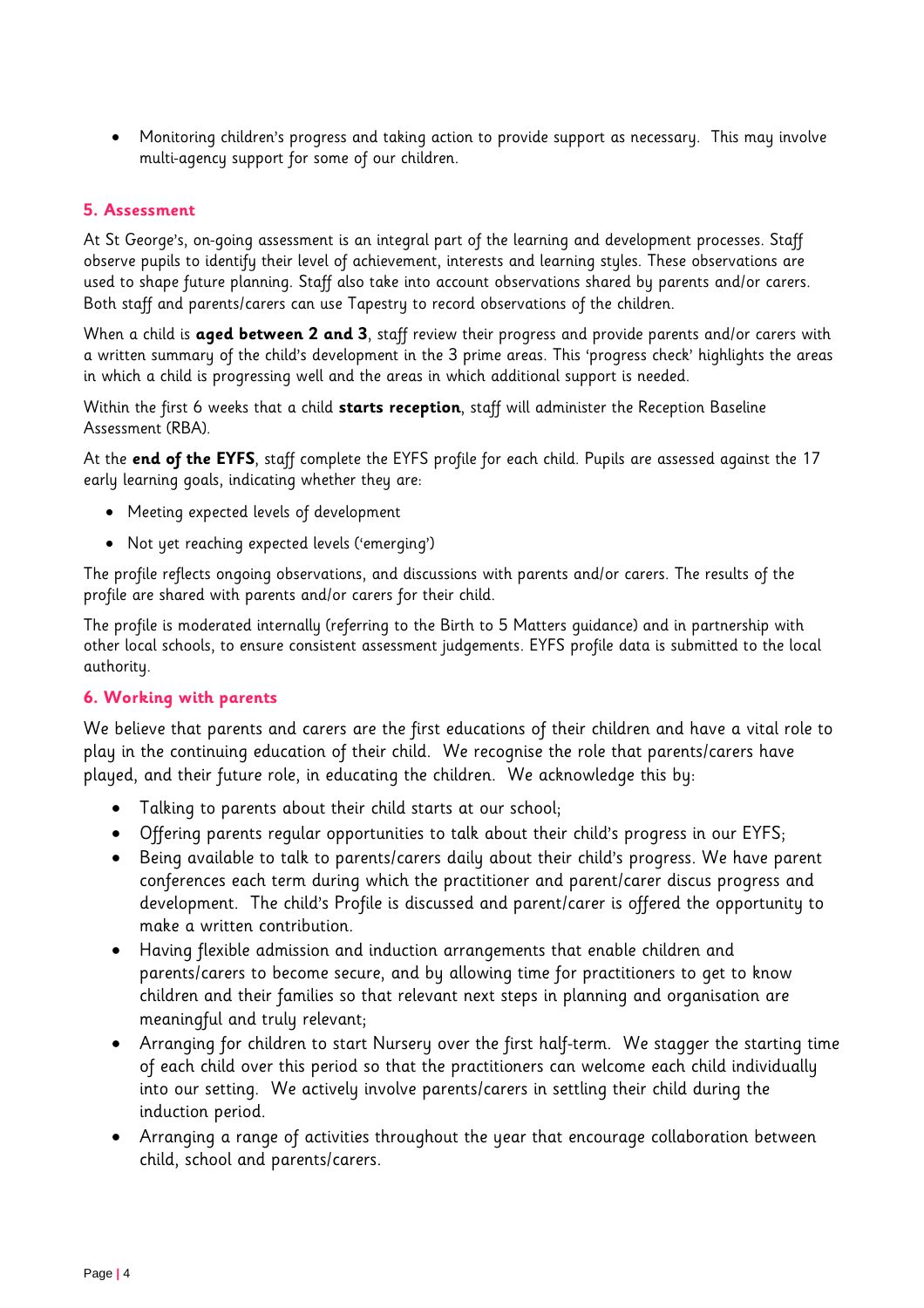Offering a range of activities that support the involvement of parents.

# **7. Safeguarding and welfare procedures**

We promote good oral health, as well as good health in general, in the early years by by talking to children about:

- The effects of eating too many sweet things
- The importance of brushing your teeth

We follow statutory quidance for safety around supervised tooth brushing.

The rest of our safeguarding and welfare procedures are outlined in our safeguarding policy.

### **8. Monitoring arrangements**

This policy will be reviewed and approved by the Deputy Headteacher & EYFS Lead every 3 of years. At every review, the policy will be shared with the governing board.